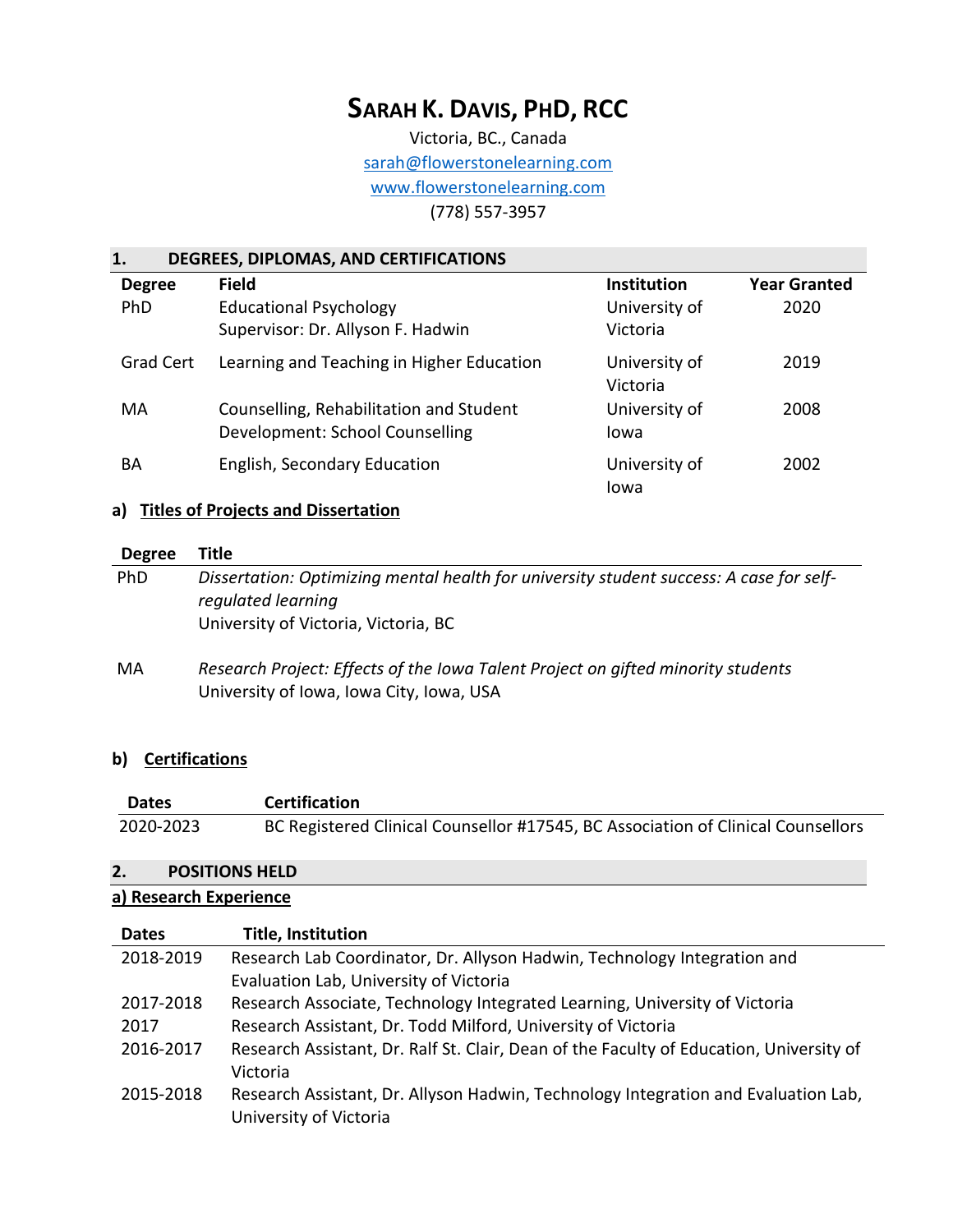## **b) Recent Professional Experience**

| <b>Dates</b>                                         | <b>Title, Institution, Location</b>                                           |  |
|------------------------------------------------------|-------------------------------------------------------------------------------|--|
| 2020-present                                         | Co-founder and Registered Clinical Counsellor, Flowerstone Learning Services, |  |
|                                                      | Victoria, BC https://www.flowerstonelearning.com                              |  |
| 2019-present                                         | Sessional Instructor, Educational Psychology and Leadership Studies,          |  |
|                                                      | University of Victoria, Victoria, BC                                          |  |
| 2017-2018                                            | Statistics Consultant, Statistics Drop-In Centre, Faculty of Education,       |  |
|                                                      | University of Victoria, Victoria, BC                                          |  |
| 2016-2017                                            | Learning Strategist, Resource Centre for Students with a Disability,          |  |
|                                                      | University of Victoria, Victoria, BC                                          |  |
| 2016-2017                                            | Learning Strategist, International Academic Student Success Program,          |  |
|                                                      | University of Victoria, Victoria, BC                                          |  |
| 3.                                                   | MAJOR FIELD(S) OF SCHOLARLY OR PROFESSIONAL INTEREST                          |  |
| $\bullet$                                            | Bridging research and practice in education                                   |  |
| $\bullet$                                            | Interplay of mental health and self-regulated learning                        |  |
| Learning strategies for student success<br>$\bullet$ |                                                                               |  |
| Measurement and evaluation<br>$\bullet$              |                                                                               |  |
| $\bullet$                                            | Counselling children and adolescents                                          |  |
|                                                      | Decolonizing educational psychology                                           |  |

## **4. MEMBERSHIP AND OFFICES HELD IN PROFESSIONAL SOCIETIES**

| <b>Dates</b> | <b>Role, Association</b>                                                 |
|--------------|--------------------------------------------------------------------------|
| 2019-2020    | Graduate Student Co-Representative, Studying and Self-Regulated Learning |
|              | Special Interest Group, American Educational Research Association (AERA) |
| 2017-2019    | Graduate Student Co-Representative, Canadian Association of Educational  |
|              | Psychology (CAEP)                                                        |
| 2017-2019    | Member, American Educational Research Association (AERA)                 |
| 2017-2018    | Member, Society for Learning Analytics Research (SoLAR)                  |
| 2016-2020    | Member, Junior Researchers of the European Association of Research on    |
|              | Learning and Instruction (EARLI)                                         |
| 2015-2020    | Member, Canadian Society for the Study of Education (CSSE)               |
| 5.           | SCHOLARSHIPS, FELLOWSHIPS, HONOURS, AWARDS, GRANTS AND FUNDINGS FROM ALL |

**AGENCIES**

# **a) Fellowships and Awards Received During PhD Studies (Total of \$112,000)**

| Date      | <b>Amount</b> | <b>Details</b>                                                  |
|-----------|---------------|-----------------------------------------------------------------|
| 2021      | \$750         | Faculty of Education Graduate Student Research Award            |
| 2021      | \$250         | G.M. Dunlop Distinguished Contribution Award, CAEP              |
| 2019-2020 | \$10,670      | Robert Roy Brock Swailes Memorial Fund                          |
| 2019-2020 | \$10,130      | Muriel Beverly Vaio Law Scholarship                             |
| 2019      | \$4,140       | Ian Cameron Scholarship in Educational Measurement & Evaluation |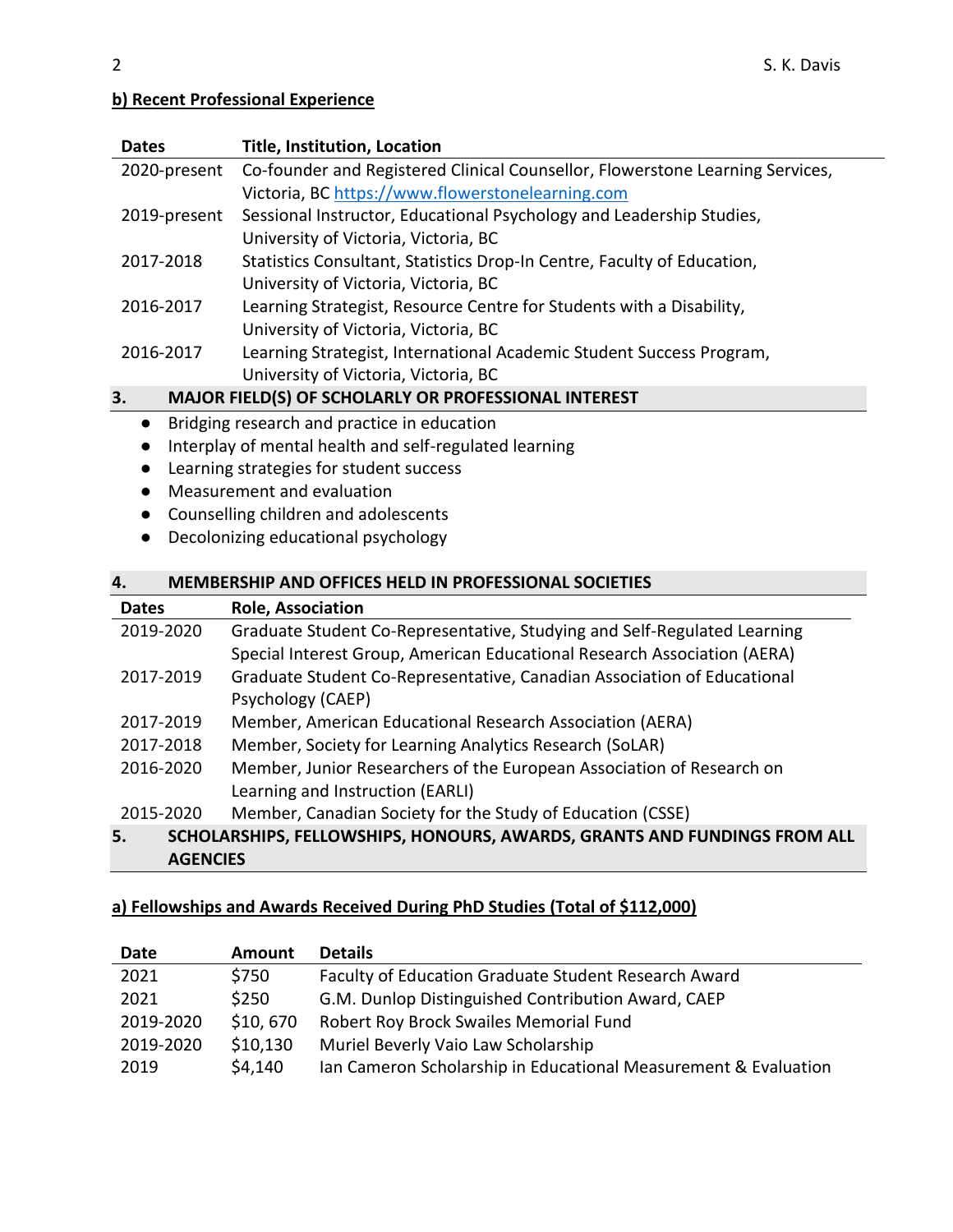| 2019      | \$1,070  | Anne McLaughlin Legacy Scholarship in Education                      |
|-----------|----------|----------------------------------------------------------------------|
| 2019      | \$4,000  | President's Research Scholarship                                     |
| 2019      | \$100    | Graduate Student Research Award, Studying and Self-Regulated         |
|           | USD.     | Learning Special Interest Group of AERA                              |
| 2018-2020 | \$46,664 | Doctoral Fellowship, Social Sciences and Humanities Research Council |
|           |          | of Canada (SSHRC; \$20,000/year & 4 month COVID-19 extension)        |
| 2018-2019 | \$9,800  | Muriel Beverley Vaio Law Scholarship                                 |
| 2018      | \$6,000  | UVic Graduate Award                                                  |
| 2017      | \$3,950  | Ian Cameron Scholarship in Educational Measurement & Evaluation      |
| 2017      | \$1,300  | Don Knowles Memorial Scholarship                                     |
| 2017      | \$5,500  | <b>UVic Graduate Award</b>                                           |
| 2017      | \$200    | Canadian Educational Research Association Student Travel Award       |
| 2016      | \$3,000  | UVic Graduate Award                                                  |
| 2015      | \$6,500  | UVic Graduate Award                                                  |

#### **b) Recent Operating Grants Received**

| Date | Amount  | <b>Details</b>                                                  |
|------|---------|-----------------------------------------------------------------|
| 2019 | \$4,393 | University of Victoria Course Design/Re-Design Grant: The       |
|      |         | science of successful learning and motivation (Hadwin, Davis,   |
|      |         | Won, co-Pls)                                                    |
| 2019 | \$2,500 | University of Victoria Open Educational Resource Grant:         |
|      |         | Learning to self-regulate learning: Strategies for optimizing   |
|      |         | learning, motivation, and socio-emotional success at university |
|      |         | (Hadwin & Davis, co-Pls)                                        |
| 2017 | \$6,800 | University of Victoria Learning and Teaching Centre Grant for   |
|      |         | Scholarship of Teaching and Learning: A self-regulated learning |
|      |         | approach for optimizing mental health in academic work          |
|      |         | (Hadwin: PI; Davis: Co-applicant)                               |
| 6.   |         | SCHOLARLY AND PROFESSIONAL CONTRIBUTIONS                        |

#### **a) Peer-reviewed publications (4)**

- **Davis, S. K.**, & Hadwin, A. F. (2021). Exploring differences in psychological well-being and selfregulated learning in university student success. *Frontline Learning Research, 9(1),* 30 - 43. <https://doi.org/10.14786/flr.v9i1.581>
- Edwards, R. L., **Davis, S. K.**, Hadwin, A. F., & Milford, T. M. (2021). Exploring student engagement factors in a blended undergraduate course. *Canadian Journal for the Scholarship of Teaching and Learning, 11(3).* <https://doi.org/10.5206/cjsotl-rcacea.2020.3.8293>
- **Davis, S. K.,** Edwards, R. L., Hadwin, A.F., & Milford, T.M. (2020). Using prior knowledge and student engagement to understand student performance in an undergraduate learning-tolearn course*. International Journal of the Scholarship of Teaching and Learning, 14(2),*  Article 8. <https://doi.org/10.20429/ijsotl.2020.140208>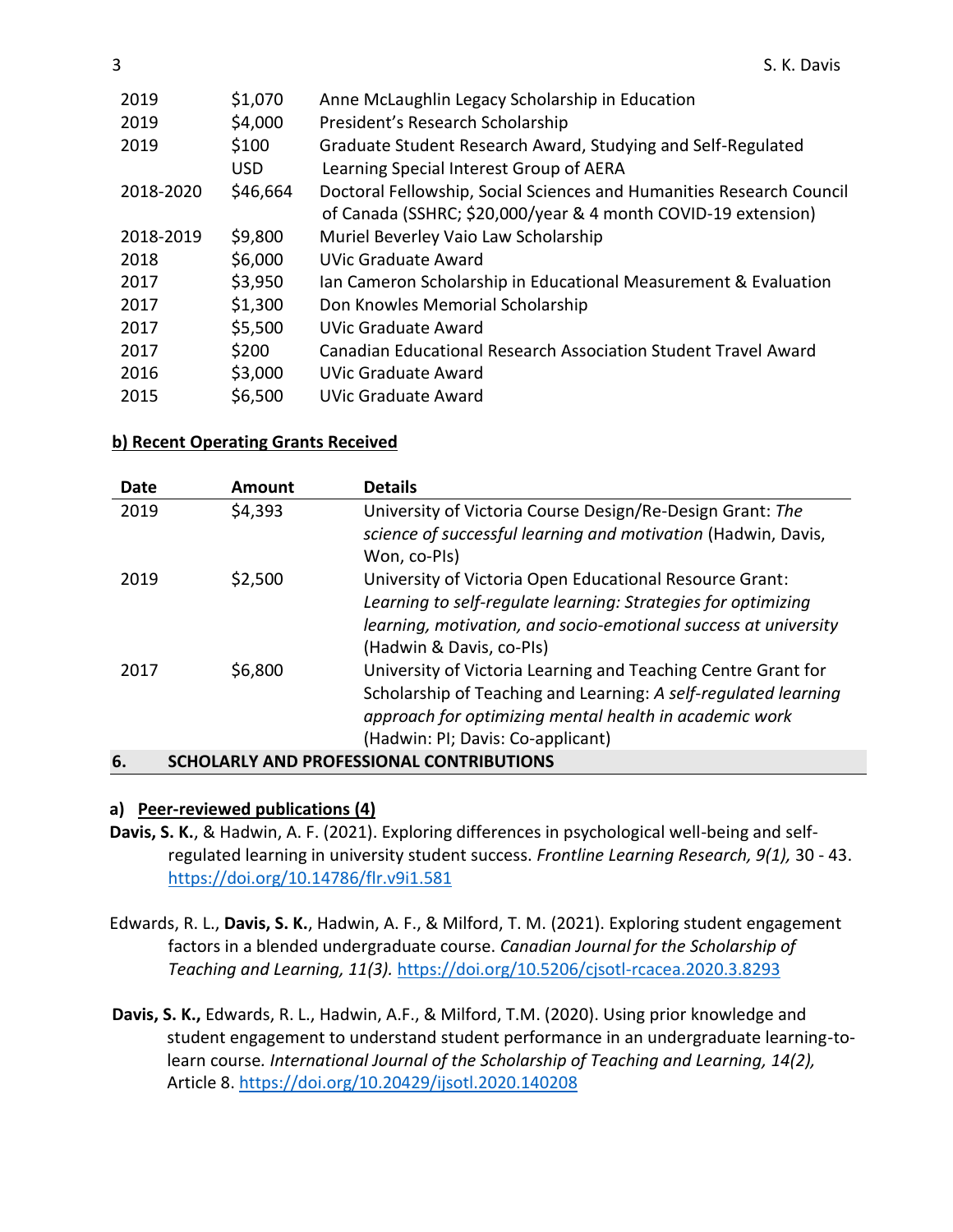Mittelmeier, J., Edwards, R. L., **Davis, S. K.,** Nguyen, Q., Murphy, V., Brummer, L., & Rienties, B. (2018). "A double-edged sword. This is powerful, but it could be used destructively": Perspectives of early career researchers on learning analytics. *Frontline Learning Research, 6*, 20-38. https://doi.org[/10.14786/flr.v6i2.348](https://doi.org/10.14786/flr.v6i2.348)

## **b) Invited book chapters (1)**

Hadwin, A.F., **Davis, S. K.**, Bakhtiar, A., & Winne, P. H. (2019). Academic challenges as opportunities to learn to self-regulate learning. In H. Askell-Williams & J. Orrell (Eds.) *Problem solving for teaching and learning: A festschrift for Emeritus Professor Mike Lawson* (pp. 34-48). Routledge.<https://doi.org/10.4324/9780429400902>

#### **Published conference proceedings (1)**

Edwards, R. L., **Davis, S. K.**, Hadwin, A.F., & Milford, T.M. (2017). Using predictive analytics in a selfregulated learning university course to promote student success. *Proceedings of the Seventh International Learning Analytics & Knowledge Conference* (pp. 556-557). New York: ACM. http://doi.org/10.1145/3027385.3029455

## **c) Conference presentations & posters (26)**

- Rostampour, R., **Davis, S. K.,** & Hadwin, A. F. *Multilevel latent profile analysis: identifying students' mental health and wellbeing typologies.* [Accepted for Paper Session]. American Educational Researchers' Association annual meeting held virtually due to COVID-19 from April 9-12, 2021.
- Davis, S. K., Rostampour, R., Rush, J., & Hadwin, A. F. (2020, Sept 3-8). *Mental health, metacognition, and adaptive regulation in university: A case study* [Accepted for Paper Session]. EARLI SIG 8 Meets SIG 16 Biannual conference in Dresden, Germany (Conference cancelled due to COVID-19).
- Rostampour, R., Kapil, M., **Davis, S. K.** & Hadwin, A. F. (2020, July 13-17). *Examining within-person fluctuations in mental health and self-regulated learning* [Accepted for Paper Session]. JURE Bi-annual meeting in Porto, Portugal (Conference cancelled due to COVID-19).
- Rostampour, R., Kapil, M., **Davis, S. K.** & Hadwin, A. F. (2020, Apr 17 21). *Examining within-person fluctuations in mental health and self-regulated learning* [Accepted for Paper Session]. AERA Annual Meeting San Francisco, CA <http://tinyurl.com/tnb4j5r> (Conference cancelled due to COVID-19).
- Hadwin, A. F., Rostampour, R., **Davis, S. K.** & Greco, S. (2020, Apr 17 21). W*hat strategies put students at risk for failing to attain their study goals before, during, and after a goal-setting intervention?* [Accepted for Paper Session]. AERA Annual Meeting San Francisco, CA. <http://tinyurl.com/tqpzkpv> (Conference cancelled due to COVID-19).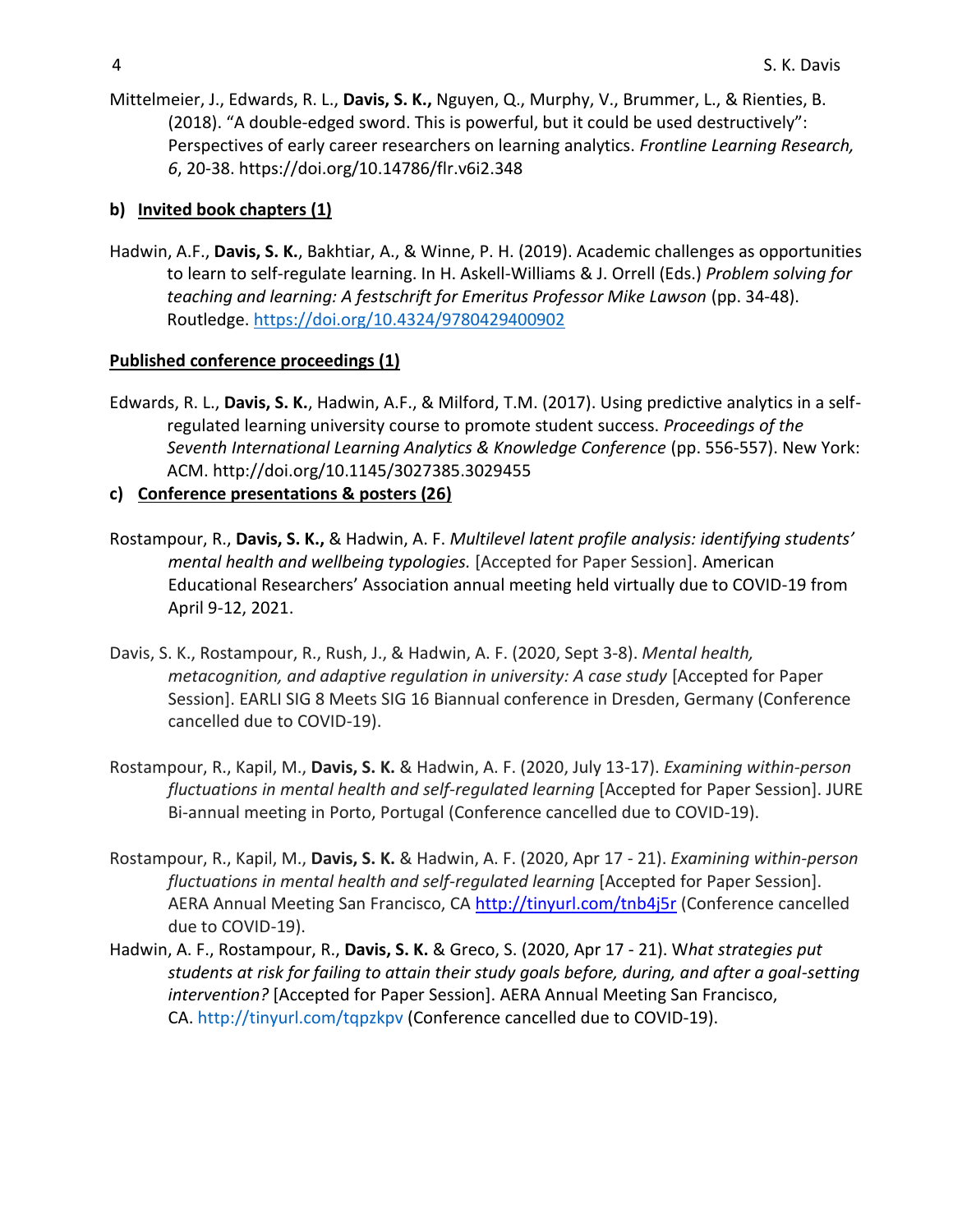- **Davis, S. K.**, Hadwin, A. F., Edwards, R. L., & Milford, T. M. (2019, Aug). *The role of mental health in adaptive regulation of learning and student success.* Paper presented at the 2019 European Association of Learning and Instruction biannual meeting in Aachen, Germany.
- Hadwin, A. F., Bakhtiar, A., & **Davis, S. K.** (2019, June). Promoting and researching self-regulation of learning as strategic and adaptive responses to new situations and challenges. In A. Hadwin (Chair) *Structured Poster Symposium: Adaptive and Maladaptive Regulation of Learning* Symposium presented at the 2019 Canadian Society for the Study of Education – Canadian Association for Educational Psychology division, Vancouver, BC.
- **Davis, S. K**. & Edwards, R. L. (Chairs and Discussants). (2019, June). *Learning analytics: Current approaches and future directions*. Symposium presented at the annual meeting of the Canadian Society for the Study of Education – Canadian Association for Educational Psychology division, Vancouver, BC.
- **Davis, S. K**., Hadwin, A. F., Milford, T. M., MacDonald, S. W. S., & Rostampour, R. (2019, June). Examining psychological well-being and self-regulated learning in university students. In A. Hadwin (Chair) *Structured Poster Symposium: Adaptive and Maladaptive Regulation of Learning* Symposium presented at the annual meeting of the Canadian Society for the Study of Education –Canadian Association for Educational Psychology division, Vancouver, BC.
- **Davis, S. K.** & Hadwin, A. F. (2019, April). *Examining the interplay between psychological well-being and self-regulated learning around academic challenges.* Poster session at the annual meeting of the American Educational Researcher's Association (AERA) conference in Toronto, Ontario.
- Webster, E., Hadwin, A. F., & **Davis, S. K.** (2018, Aug). Planning and emotion regulation during collaborative tasks. In H. Jarvenoja (Chair), *Processes Matter? Exploring the Role of Motivation and Emotions in the Process of Learning* Symposium conducted at the 2018 biannual meeting of the International Conference on Motivation, Aarhus, Denmark.
- **Davis, S. K.,** Hadwin, A. F., & Edwards, R. L. (2018, Aug). *Self-regulated learning and mental health in university students.* Poster session at the 2018 biannual meeting of the International Conference on Motivation, Aarhus, Denmark.
- **Davis, S. K.**, Hadwin, A. F., & Sharma, P. (2018, May). A self-regulated learning approach to optimizing mental health around academic challenges. In S. K. Davis and J. de Lugt (Chairs), *Current Approaches to Research on Mental Health and Learning* Symposium conducted at the meeting of the Canadian Society for the Study of Education - CAEP division, Regina, Saskatchewan.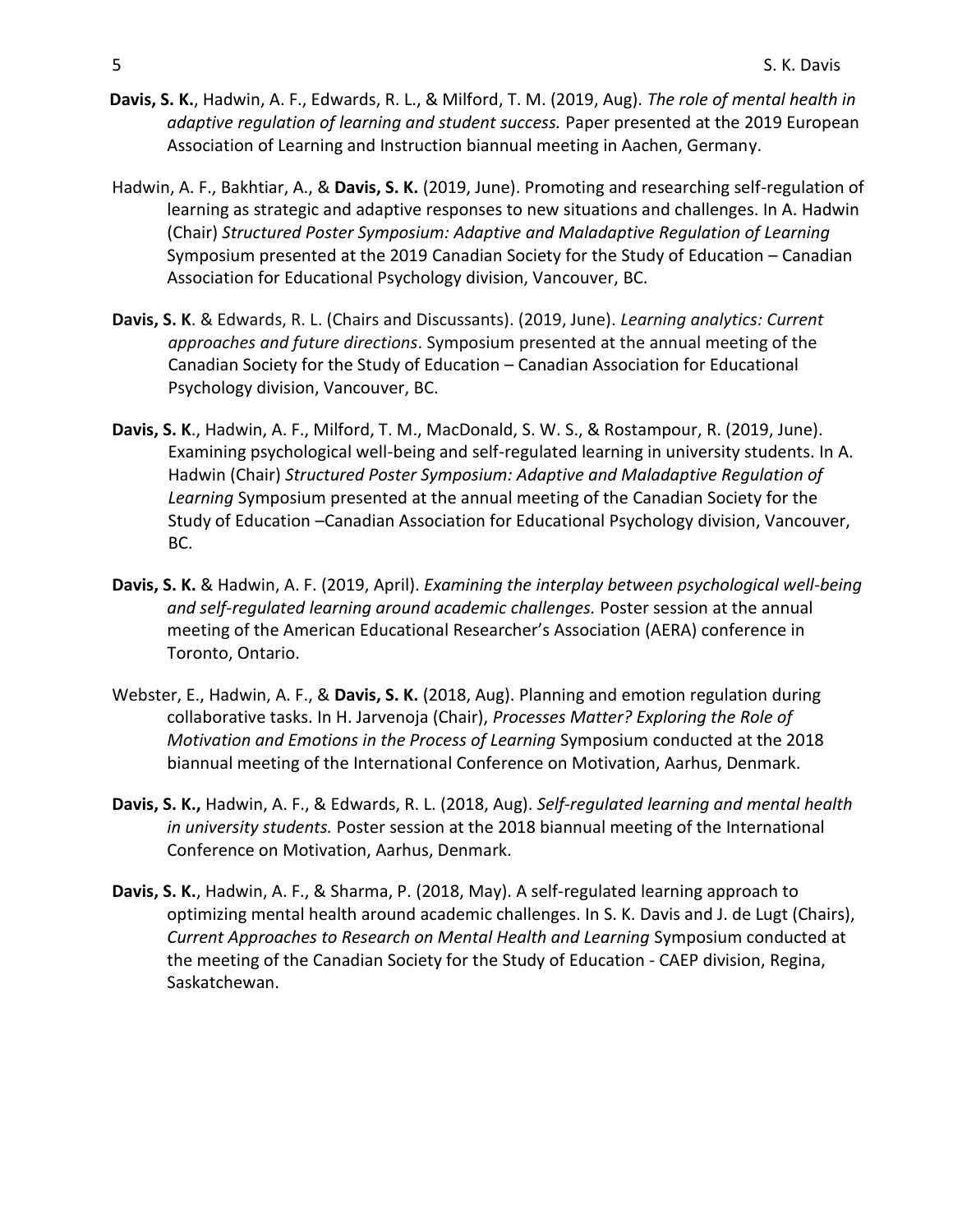- Hadwin, A. F., **Davis, S. K.,** & Bakhtiar, A. (2018, Apr.). Promoting and researching SRL as strategic and adaptive responses to new situations and challenges. In M. Bernacki (Chair), *An Integrative and Comparative Analysis of Approaches to Developing Undergraduates' Learning Skills* Symposium conducted at the meeting of American Educational Researchers' Association conference in New York, USA.
- **Davis, S. K.**, Edwards, R. L., Miller, M. & Aragon, J. (2018, Mar). *Considering context and comparing methodological approaches in implementing learning analytics at the University of Victoria.* Practitioner extended abstract presented at the 2018 Learning Analytics and Knowledge Conference, Sydney, Australia.
- **Davis, S. K.**, Edwards, R. L., Miller, M., Aragon, J. & Starcheski, S. J. (2018, Feb). *The role of instructors in using learning analytics to support student success.* Paper presented at the 2018 Educational Developers Caucus Conference, Victoria, BC.
- Edwards, R. L., **Davis, S. K.,** Hadwin, A.F., & Milford, T. M. (2017, Aug). *Exploring factors in student engagement that predict low versus high academic performance.* Paper presented at the European Association of Research in Learning in Instruction, Tampere, Finland.
- McCardle, L. D., Hadwin, A. F., & **Davis, S. K.** (2017, Aug). Standards in calibration: Students' perceptions of conditions for creating performance standards. Part of *The Role of Feedback and Standards in the Self-Regulation of Students' Confidence and Performance* Symposium presented at the European Association of Research in Learning in Instruction, Tampere, Finland.
- **Davis, S. K.,** Edwards, R. L., Hadwin, A. F., & Milford, T. M. (2017, May). *An exploratory study of a trimodal distribution of student achievement in an undergraduate self-regulated learning course.* Paper presented at the Canadian Society for the Study of Education Conference - Canadian Educational Research Association division, Toronto, Ontario.
- McCardle, L. D., **Davis, S. K**., & Hadwin, A.F. (2017, May). *Self-regulated learning in response to challenge: Between-person differences in authentic tasks.* Paper presented at Canadian Society for the Study of Education – Canadian Association for Educational Psychology division, Toronto, Ontario.
- Starcheski, S. J., **Davis, S. K**., Bakhtiar, A., Webster, E., Hadwin, A.F. (2017, May). Processes and targets of regulation in online collaborative assignments. In A. Hadwin (Chair). *Promoting Adaptive Regulation in Collaborative Learning Contexts* Symposium presented at the Canadian Society for the Study of Education - Canadian Association for Educational Psychology division, Toronto, Ontario.
- Edwards, R. L., **Davis, S. K.**, Hadwin, A.F., & Milford, T.M. (2017, Mar). *Using contextualized predictive analytics in a self-regulated learning university course to promote student success.* Poster Session at the Learning Analytics and Knowledge Conference, Vancouver, BC.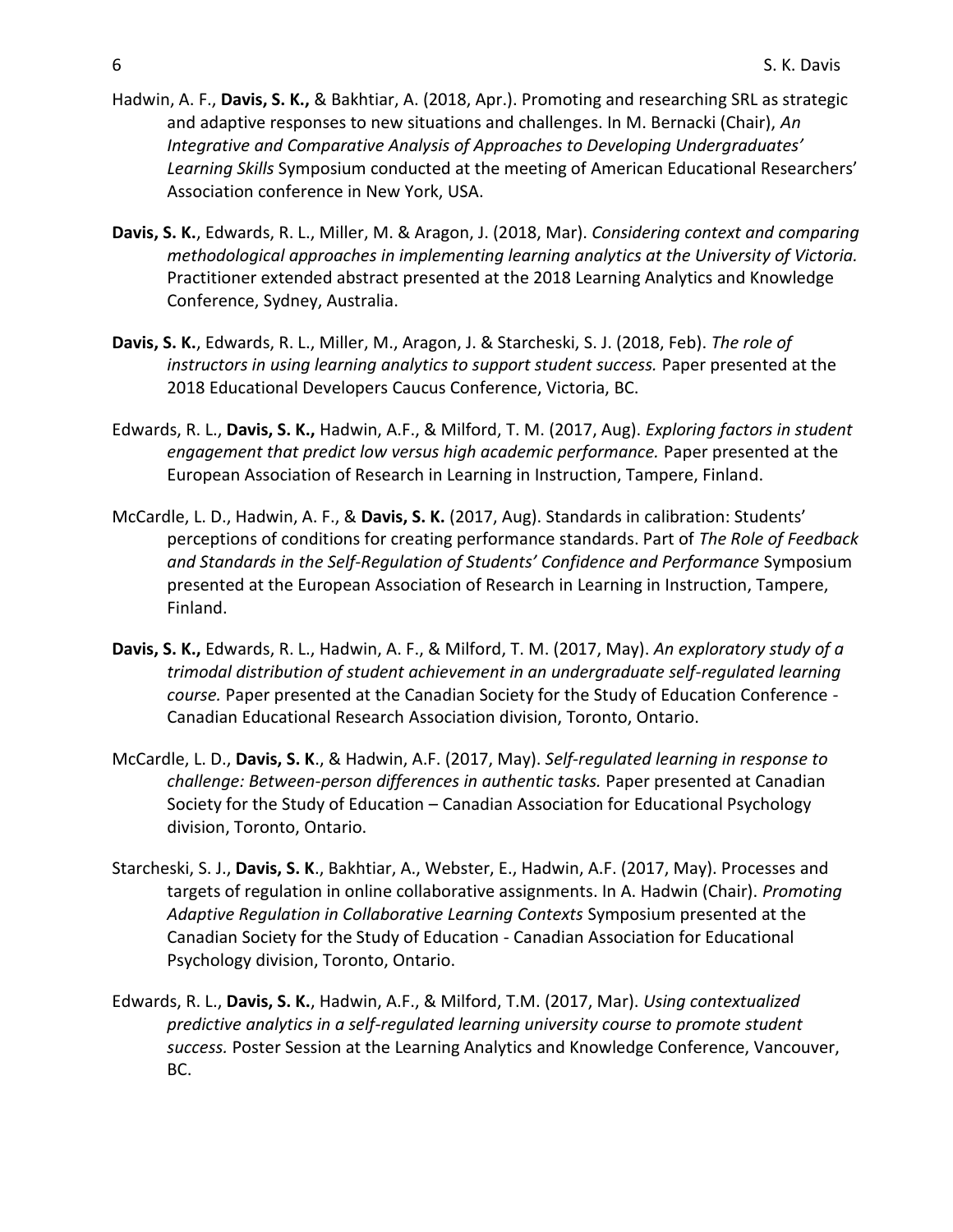- Davis, S. K. (2017, Mar). *Mental health and learning*. Graduate Student Mixer at Ideafest, Victoria, BC.
- Bakhtiar, A., & **Davis, S. K.** (2016, Aug). *Capturing students' adaptation in SRL processes over time using a self-report and event-based measure.* Poster Session at the International Conference on Motivation, Thessaloniki, Greece.
- Davis, S. K. (2016, Aug). *Examining how mental health affects self-regulated learning in adolescence.* Presentation at the International Conference on Motivation PhD Summer School on Motivation and Emotion, Thessaloniki, Greece.
- Davis, S. K. (2016, May). *Examining the relation between subthreshold anxiety and self-regulated learning.* Round table session at the Canadian Committee of Graduate Students in Education at Congress, Calgary, AB.

#### **d) Forthcoming contributions (5)**

MANUSCRIPTS (5)

*Manuscripts in preparation (5)*

- **Davis, S. K.,** Milford, T. M., & MacDonald, S. W. S. *Examining associations over time between psychological well-being, academic engagement, and goal attainment.* Manuscript in preparation.
- **Davis, S. K.,** Rostampour, R., Hadwin, A. F. & Rush, J. *Mental health, metacognition, and adaptive regulation in university: A case study.* Manuscript in preparation.
- Hadwin, A. F., Bakhtiar, A., **Davis, S. K.** *Promoting and researching SRL as strategic and adaptive responses to new situations and challenges.* Manuscript in preparation.
- Rostampour, R., Kapil, M., **Davis, S. K.** & Hadwin, A. F. *Examining within-person fluctuations in mental health and self-regulated learning*. Manuscript in preparation
- Webster, E. A., **Davis, S. K.**, & Hadwin, A. F. *Planning and emotion regulation during collaborative tasks.* Manuscript in preparation.

#### **e) Invited presentations (18)**

- Davis, S. K. (2021, Mar). *The PhD finish line: Making it to graduation and planning for what comes next (Panel member).* Bridging Digital Connections, Association for Graduate Students in Education Virtual Conference, University of Victoria, Victoria, BC.
- Davis, S. K. (2021, Mar). *Using self-regulated learning strategies to optimize students' mental health.* Gulf Islands Teachers Association Professional Development, Victoria, BC.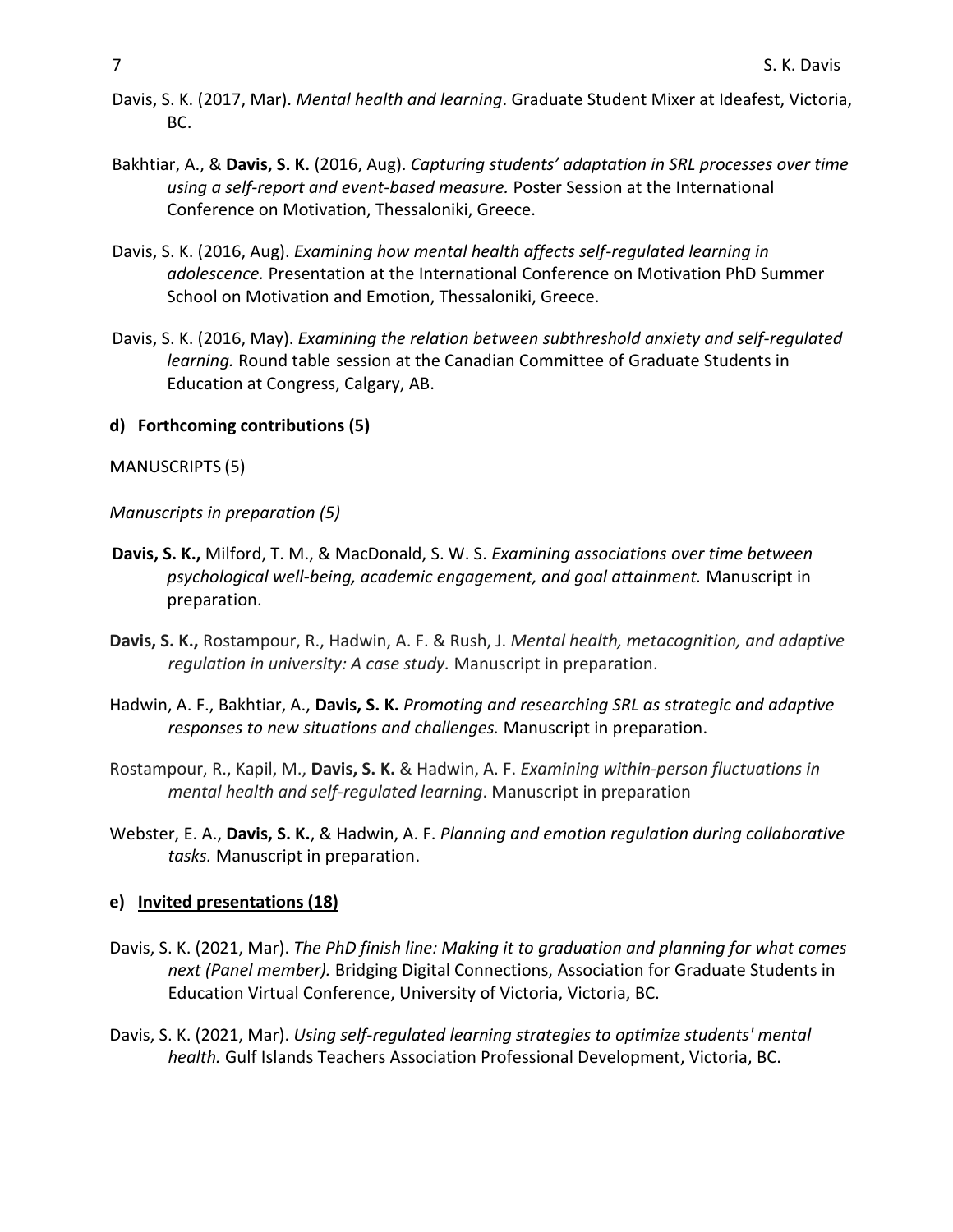- Davis, S. K. (2020, Mar). *Exploring a mountain of questions about mental health and self-regulated learning: Findings from my doctoral research.* Keynote speaker, Educational Psychology and Leadership Studies Graduate Symposium, University of Victoria, Victoria, BC.
- Davis, S. K. (2019, Dec). *Time management and the thesis writing process*. Thesis Boot Camp, a collaboration between the University Libraries, Faculty of Graduate Studies, Counselling Services, & Centre for Academic Communication, University of Victoria, Victoria, BC.
- Davis S. K. (2019, Nov). *Socio-emotional factors for success: Mental health and well-being, sense of belonging, and regulating exam anxiety.* Guest lecture for two sections of ED-D 101 Learning Strategies for University Success, University of Victoria, Victoria, BC.
- Davis, S. K. (2019, June). *Time management and the thesis writing process*. Thesis Boot Camp, a collaboration between the University Libraries, Faculty of Graduate Studies, Counselling Services, & Centre for Academic Communication, University of Victoria, Victoria, BC.
- Davis, S. K. (2019, Feb). *The literature review writing process.* Guest lecture for ED-D 509 Psychology of Learning and Instruction, University of Victoria, Victoria, BC.
- Davis, S. K. (2019, Feb). *Self-regulated learning for teachers.* Christ Church Cathedral School Professional Development, Victoria, B. C.
- Davis, S. K. (2019, Jan). *Mental health and learning.* Edward Milne Community School (Grade 10 & 11 students), University of Victoria Speaker's Bureau, Victoria, BC.
- Davis, S. K. (2018, Dec). *Graduate student opportunities in psychology (Panel member).* Pacific School of Inquiry Psychology Conference for High School Students, Victoria, BC.
- Davis, S. K. (2018, Oct). *Mental health and learning*. Lansdowne Middle School (Grade 6 students), University of Victoria Speaker's Bureau, Victoria, BC.
- Davis S. K. (2018, Oct). *Processing for meaning and application.* Guest lecture for ED-D 101 Learning Strategies for University Success, University of Victoria, Victoria, BC.
- Hadwin, A. F. & **Davis, S. K.** (2018, May). *Fostering* s*elf-regulated learning in secondary school.* Victoria High School Professional Development, Victoria, BC.
- Davis, S. K. (2018, Mar). *Regulating mental health and well-being and test anxiety.* Guest lecture for ED-D 101 Learning Strategies for University Success, University of Victoria, Victoria, BC.
- Davis, S. K. (2017, Oct). *Motivation and mental health and well-being.* Guest lecture for ED-D 101 Learning Strategies for University Success, University of Victoria, Victoria, BC.
- **Davis, S. K.** & Bakhtiar, A. (2017, Nov). *Self-regulated learning and international students*. International Academic Success Program Training, International Student Services, University of Victoria, Victoria, BC.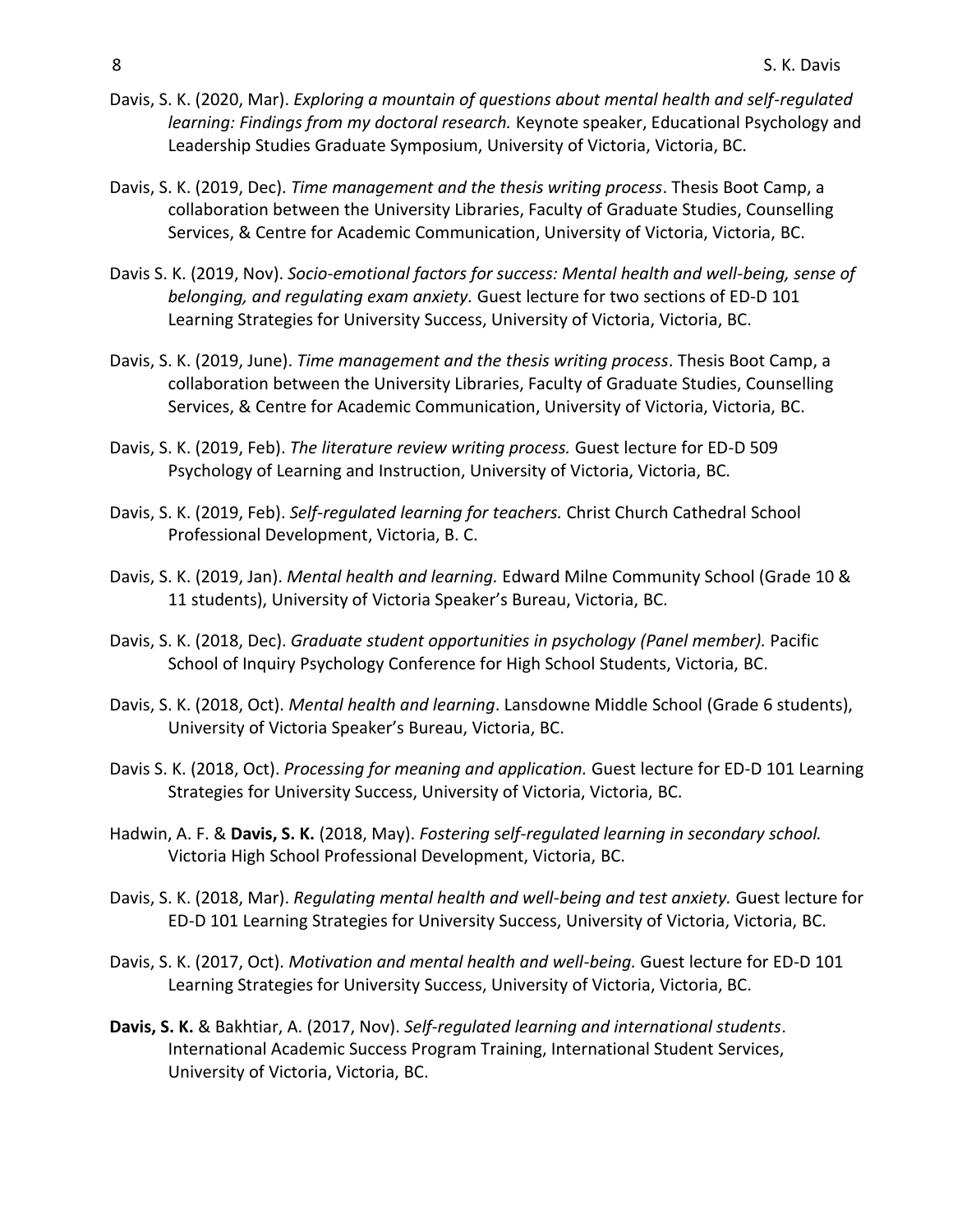- Hadwin, A. F., **Davis, S. K.,** & Bakhtiar, A. (2017, Nov). *Self-regulation in secondary school.* Victoria High School Professional Development, Victoria, BC.
- Hadwin, A. F., Milford, T. M., Bakhtiar, A., **Davis, S. K.,** & Edwards, R. L. (2016, Nov.) *Research in self-regulated learning research at the University of Victoria.* Faculty of Education Lunch and Learn Series, University of Victoria, Victoria, BC.

#### **f) Other publications (1)**

Davis, S. K. (2016). *Uncommon women: Pirates.* Fremont, CA: Scobre Educational

#### **7. POSTSECONDARY COURSES TAUGHT**

| Years | Course                        | Institution            | <b>Term</b> | # of Students |
|-------|-------------------------------|------------------------|-------------|---------------|
| 2022  | Introduction to               | University of Victoria | Winter      | 30            |
|       | <b>Educational Psychology</b> |                        |             |               |
| 2021  | <b>Group Processes</b>        | University of Victoria | Fall        | 37            |
| 2021  | <b>Group Processes</b>        | University of Victoria | Spring      | 28            |
| 2020  | Learning Strategies for       | University of Victoria | Winter      | 43            |
|       | <b>University Success</b>     |                        |             |               |
| 2019  | Learning Strategies for       | University of Victoria | Winter      | 89            |
|       | <b>University Success</b>     |                        |             |               |

#### **8. TEACHING ASSISTANTSHIPS**

| <b>UVic</b> | Course                                              | <b>Term</b> | <b>Instructor</b>    |
|-------------|-----------------------------------------------------|-------------|----------------------|
| 2018        | ED-D 101 Learning Strategies for University Success | Winter      | Dr. Allyson Hadwin   |
| 2017        | ED-D 560 Statistical Methods in Education           | Fall        | Dr. Todd Milford     |
| 2017        | ED-D 101 Learning Strategies for University Success | Winter      | Dr. Allyson Hadwin   |
| 2016        | ED-D 101 Learning Strategies for University Success | Winter      | Dr. Allyson Hadwin   |
| 2016        | ED-D 561A Research Methods                          | Summer      | Dr. Todd Milford     |
| 2016        | ED-D 101 Learning Strategies for University Success | Fall        | Dr. Allyson Hadwin   |
| 2015        | ED-D 101 Learning Strategies for University Success | Fall        | Dr. Lindsay McCardle |

#### **9. ADMINISTRATIVE ACTIVITIES: Committee and Service Activities**

#### *University Committees*

| <b>UVic</b> | <b>Role, Committee</b>                                                   |
|-------------|--------------------------------------------------------------------------|
| 2017-2019   | Graduate Student Representative, Educational Psychology and Leadership   |
|             | <b>Studies General Programs Committee</b>                                |
| 2016-2017   | Graduate Student Representative, Student Mental Health Strategy Steering |
|             | Committee                                                                |
| 2015-2017   | Department Steward, CUPE 4163 Union                                      |